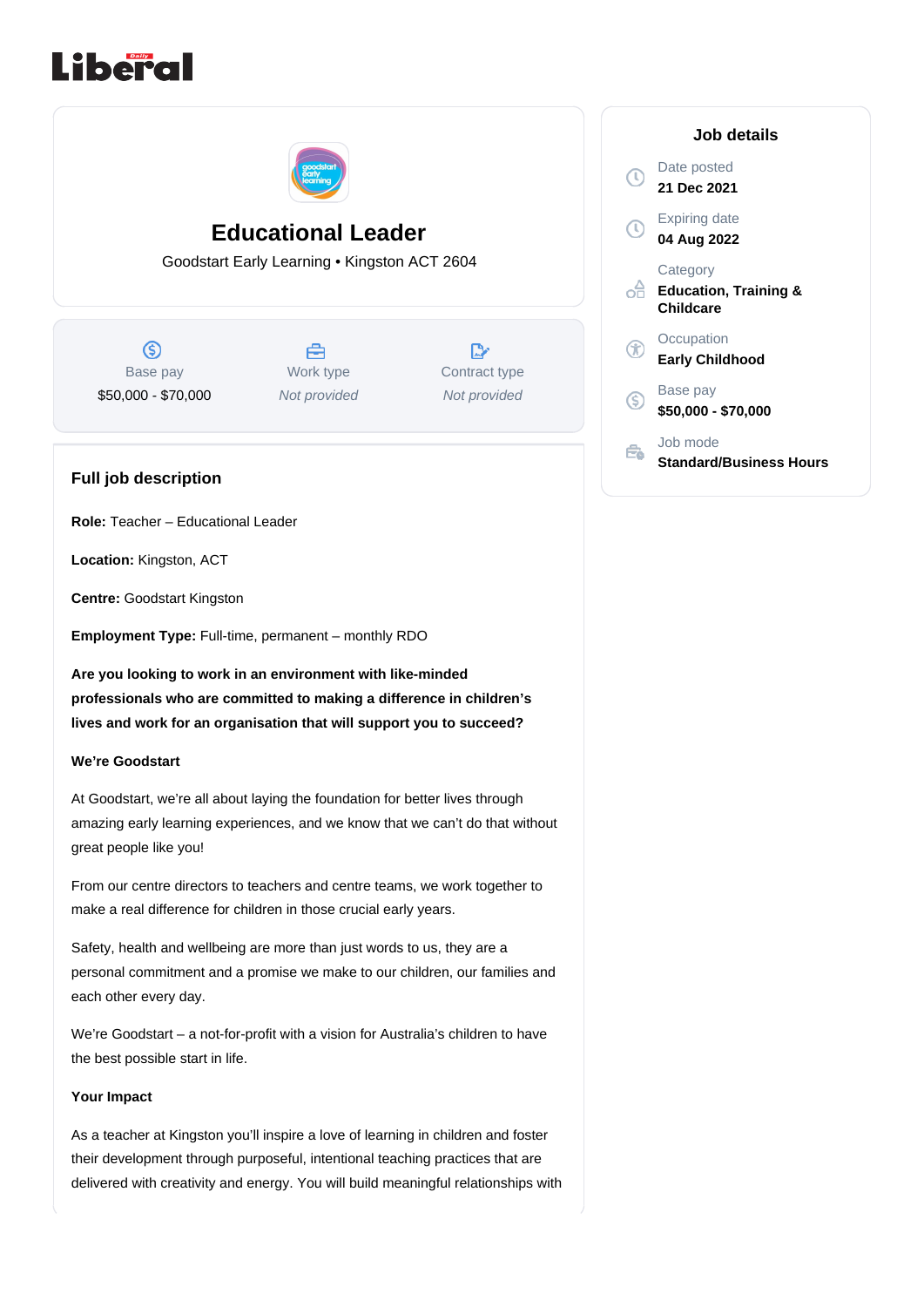families, so each child has a strong sense of belonging that supports them to thrive. Your love of teaching will be reflected in how you mentor and guide educational practices in your room, and in your work with the broader centre leadership team to develop, review, and implement high-quality early learning programs, to ensure you're achieving optimal outcomes for children.

### **About Goodstart Kingston**

Goodstart Early Learning Child Care Centre Kingston is located within the Parliamentary triangle and a five minute drive away from the CBD.

All of our rooms are run by professional and friendly staff who aim to make their rooms as fun and welcoming as possible. All rooms use the Early Years Learning Framework which fosters learning through play, and parents are encouraged to participate in the program.

#### **What Goodstart can offer you**

There are so many reasons to join the Goodstart family. Let's start with the benefits!

- Paid professional development we offer a range of opportunities to grow your skills and your career
- Competitive pay you'll get paid on par with state primary school Teachers (if you hold your Bachelor in Early Childhood Education and Care or equivalent)
- Wellbeing focus you'll get two extra days off per year, and our dedicated wellbeing program will ensure you get the support you need, when you need it most
- Additional leave you'll have the option to purchase extra leave for even greater work life balance
- 4 weeks paid parental leave increasing to 6 weeks from December 2023
- Retail and childcare discounts you'll save money on insurance, travel and technology, and get 50% discount off your childcare gap fees

### **You'll also love:**

- Centre support dedicated support and guidance on a range of topics, such as safety, teaching and inclusion, delivered face to face or virtually by our centre support team
- Security and stability with over 670 centres across Australia, you'll have the support of a large network and the stability of a respected organisation

#### **Requirements**

- Approved bachelor degree in early childhood education or ACECQA approved equivalent
- Valid Working With Children Check
- First Aid qualification